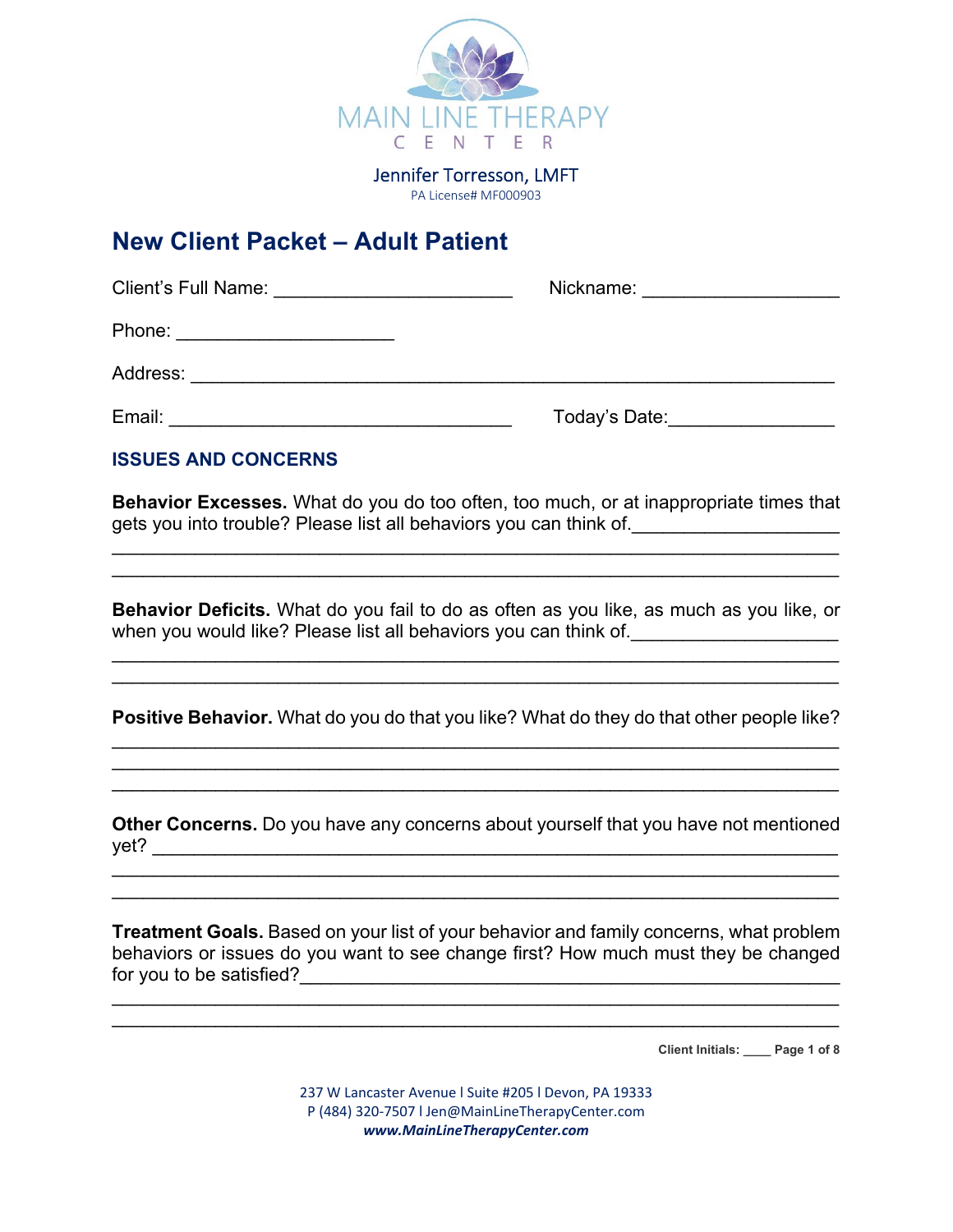# **FAMILY HISTORY**

Who do you currently live with?

| <b>NAMES</b> | <b>AGES</b> | <b>RELATIONSHIP</b> |  |
|--------------|-------------|---------------------|--|
|              |             |                     |  |
|              |             |                     |  |
|              |             |                     |  |
|              |             |                     |  |
|              |             |                     |  |
|              |             |                     |  |

Who are others in your life that you turn to for support or relationship needs (partners Friends, neighbors, family) that **do not live with you.**

| <b>NAMES</b> | <b>AGES</b> | <b>RELATIONSHIP TO YOU</b> |  |
|--------------|-------------|----------------------------|--|
|              |             |                            |  |
|              |             |                            |  |
|              |             |                            |  |
|              |             |                            |  |
|              |             |                            |  |
|              |             |                            |  |

Please describe any past counseling that you or any family member has had.

Do you or anyone in your home currently (or in the past) have any addiction issues?\_\_\_\_\_\_\_\_\_\_\_\_\_\_\_\_\_\_\_\_\_\_\_\_\_\_\_\_\_\_\_\_\_\_\_\_\_\_\_\_\_\_\_\_\_\_\_\_\_\_\_\_\_\_\_\_\_\_\_\_\_\_\_\_

\_\_\_\_\_\_\_\_\_\_\_\_\_\_\_\_\_\_\_\_\_\_\_\_\_\_\_\_\_\_\_\_\_\_\_\_\_\_\_\_\_\_\_\_\_\_\_\_\_\_\_\_\_\_\_\_\_\_\_\_\_\_\_\_\_\_\_\_\_\_

 $\mathcal{L}_\mathcal{L} = \mathcal{L}_\mathcal{L} = \mathcal{L}_\mathcal{L} = \mathcal{L}_\mathcal{L} = \mathcal{L}_\mathcal{L} = \mathcal{L}_\mathcal{L} = \mathcal{L}_\mathcal{L} = \mathcal{L}_\mathcal{L} = \mathcal{L}_\mathcal{L} = \mathcal{L}_\mathcal{L} = \mathcal{L}_\mathcal{L} = \mathcal{L}_\mathcal{L} = \mathcal{L}_\mathcal{L} = \mathcal{L}_\mathcal{L} = \mathcal{L}_\mathcal{L} = \mathcal{L}_\mathcal{L} = \mathcal{L}_\mathcal{L}$ \_\_\_\_\_\_\_\_\_\_\_\_\_\_\_\_\_\_\_\_\_\_\_\_\_\_\_\_\_\_\_\_\_\_\_\_\_\_\_\_\_\_\_\_\_\_\_\_\_\_\_\_\_\_\_\_\_\_\_\_\_\_\_\_\_\_\_\_\_\_ \_\_\_\_\_\_\_\_\_\_\_\_\_\_\_\_\_\_\_\_\_\_\_\_\_\_\_\_\_\_\_\_\_\_\_\_\_\_\_\_\_\_\_\_\_\_\_\_\_\_\_\_\_\_\_\_\_\_\_\_\_\_\_\_\_\_\_\_\_\_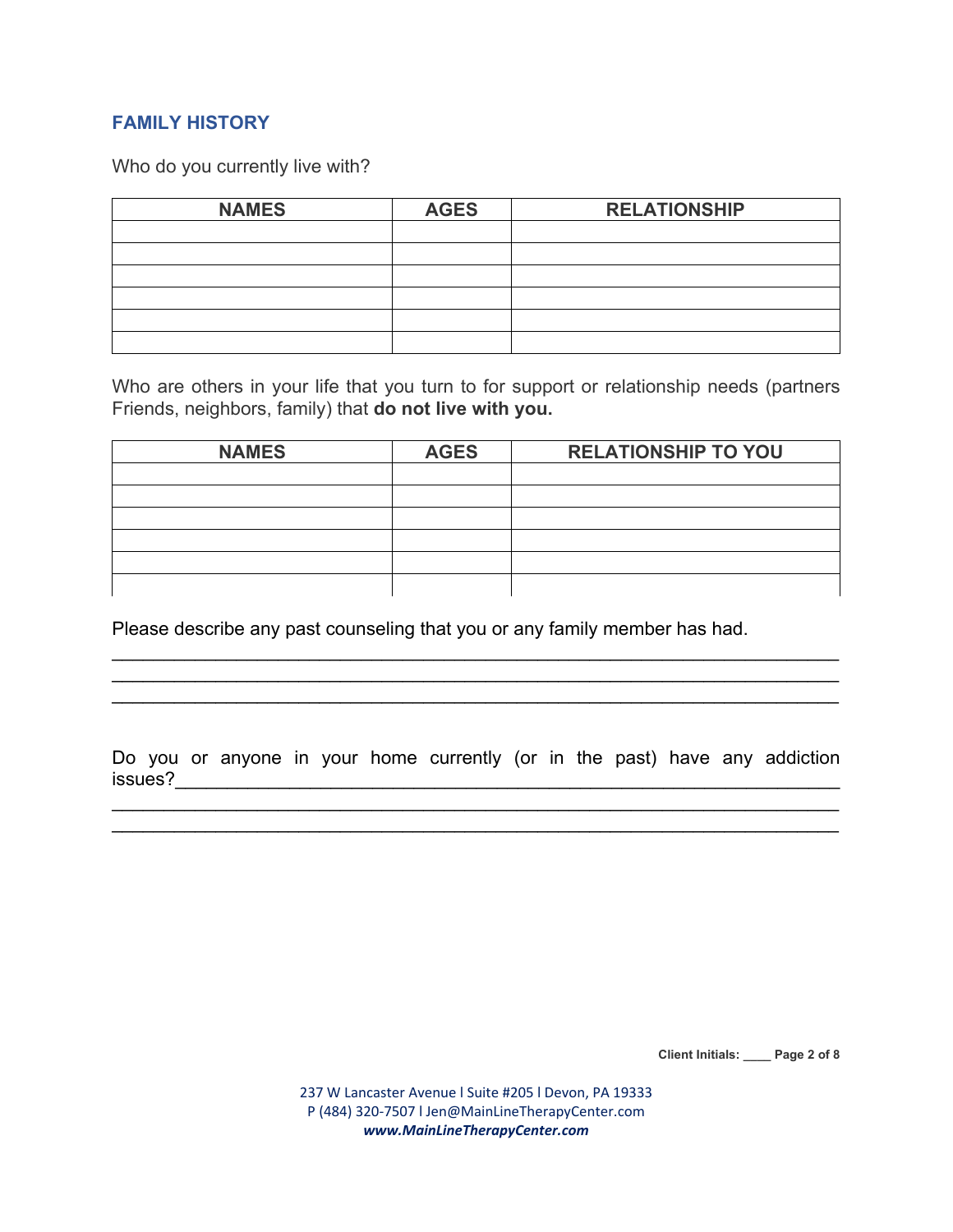# **EDUCATION HISTORY**

| What is your highest grade completed? |
|---------------------------------------|
| College Attended and Degree Received? |
| <b>Current Employer?</b>              |
| Profession?                           |

# **MEDICAL HISTORY**

Have you experienced any of the following medical problems?

| <b>Serious Accident</b> | Hospitalization         | Surgery          | Asthma                       |
|-------------------------|-------------------------|------------------|------------------------------|
| Head Injury             | <b>High Fever</b>       | <b>Seizures</b>  | Eye/Ear Problems             |
| Meningitis              | <b>Hearing Problems</b> | <b>Allergies</b> | <b>Loss of Consciousness</b> |

 $\overline{\phantom{a}}$  , and the contribution of the contribution of the contribution of the contribution of the contribution of the contribution of the contribution of the contribution of the contribution of the contribution of the  $\mathcal{L}_\mathcal{L} = \mathcal{L}_\mathcal{L} = \mathcal{L}_\mathcal{L} = \mathcal{L}_\mathcal{L} = \mathcal{L}_\mathcal{L} = \mathcal{L}_\mathcal{L} = \mathcal{L}_\mathcal{L} = \mathcal{L}_\mathcal{L} = \mathcal{L}_\mathcal{L} = \mathcal{L}_\mathcal{L} = \mathcal{L}_\mathcal{L} = \mathcal{L}_\mathcal{L} = \mathcal{L}_\mathcal{L} = \mathcal{L}_\mathcal{L} = \mathcal{L}_\mathcal{L} = \mathcal{L}_\mathcal{L} = \mathcal{L}_\mathcal{L}$ 

 $\overline{\phantom{a}}$  , and the contribution of the contribution of the contribution of the contribution of the contribution of the contribution of the contribution of the contribution of the contribution of the contribution of the

Please provide details:\_\_\_\_\_\_\_\_\_\_\_\_\_\_\_\_\_\_\_\_\_\_\_\_\_\_\_\_\_\_\_\_\_\_\_\_\_\_\_\_\_\_\_\_\_\_\_\_\_\_\_\_

Please list current medical problems or physical handicaps:

Please list current medications taken by your child on a regular basis: \_\_\_\_\_\_\_\_\_\_

# **OTHER HISTORY**

Have you ever experienced any type of abuse, including physical, sexual, or verbal? If so, please describe: \_\_\_\_\_\_\_\_\_\_\_\_\_\_\_\_\_\_\_\_\_\_\_\_\_\_\_\_\_\_\_\_\_\_\_\_\_\_\_\_\_\_\_\_\_\_\_\_\_\_\_\_\_\_

 $\mathcal{L}_\mathcal{L} = \mathcal{L}_\mathcal{L} = \mathcal{L}_\mathcal{L} = \mathcal{L}_\mathcal{L} = \mathcal{L}_\mathcal{L} = \mathcal{L}_\mathcal{L} = \mathcal{L}_\mathcal{L} = \mathcal{L}_\mathcal{L} = \mathcal{L}_\mathcal{L} = \mathcal{L}_\mathcal{L} = \mathcal{L}_\mathcal{L} = \mathcal{L}_\mathcal{L} = \mathcal{L}_\mathcal{L} = \mathcal{L}_\mathcal{L} = \mathcal{L}_\mathcal{L} = \mathcal{L}_\mathcal{L} = \mathcal{L}_\mathcal{L}$ 

Have you had history of Suicidal Ideation of self-harm behaviors? If so, please describe:\_\_\_\_\_\_\_\_\_\_\_\_\_\_\_\_\_\_\_\_\_\_\_\_\_\_\_\_\_\_\_\_\_\_\_\_\_\_\_\_\_\_\_\_\_\_\_\_\_\_\_\_\_\_\_\_\_\_\_\_\_\_

 $\mathcal{L}_\mathcal{L} = \mathcal{L}_\mathcal{L} = \mathcal{L}_\mathcal{L} = \mathcal{L}_\mathcal{L} = \mathcal{L}_\mathcal{L} = \mathcal{L}_\mathcal{L} = \mathcal{L}_\mathcal{L} = \mathcal{L}_\mathcal{L} = \mathcal{L}_\mathcal{L} = \mathcal{L}_\mathcal{L} = \mathcal{L}_\mathcal{L} = \mathcal{L}_\mathcal{L} = \mathcal{L}_\mathcal{L} = \mathcal{L}_\mathcal{L} = \mathcal{L}_\mathcal{L} = \mathcal{L}_\mathcal{L} = \mathcal{L}_\mathcal{L}$ 

**Client Initials: \_\_\_\_ Page 3 of 8** 

237 W Lancaster Avenue l Suite #205 l Devon, PA 19333 P (484) 320‐7507 l Jen@MainLineTherapyCenter.com *www.MainLineTherapyCenter.com*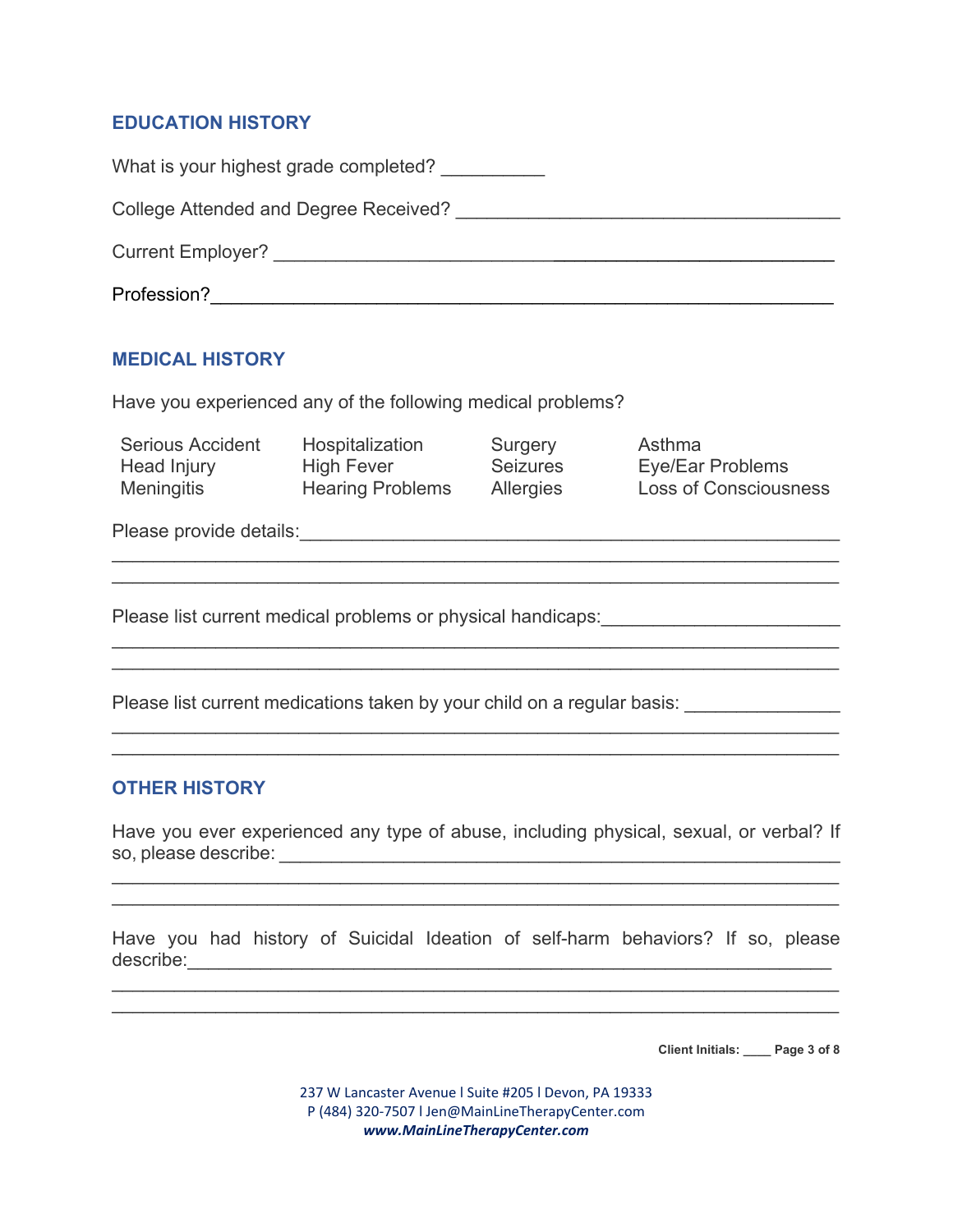#### **INFORMED CONSENT / TREATMENT AGREEMENT**

Welcome to Main Line Therapy Center. This contract contains important information about our professional services and business policies. It also contains summary information about the use and disclosure of your Protected Health Information (PHI) for the purposes of treatment, payment, and health care operations. Although these documents are long and sometimes complex, it is very important that you understand them. When you sign this document, it will also represent an agreement between us. We can discuss any questions you have when you sign them or at any time in the future.

#### **COUNSELING SERVICES**

Therapy is a relationship between people that is successful because of clearly defined rights and responsibilities held by each person. As a client in psychotherapy, you have certain rights and responsibilities that are important for you to understand. There are also legal limitations to those rights that you should be aware of. I, as your therapist, have corresponding responsibilities to you. These rights and responsibilities are described in the following sections.

Psychotherapy has both benefits and risks. Risks may include experiencing uncomfortable feelings, such as sadness, guilt, anxiety, anger, frustration, loneliness and helplessness, because the process of psychotherapy often requires discussing the unpleasant aspects of your life. However, psychotherapy has been shown to have benefits for individuals who undertake it. Therapy often leads to a significant reduction in feelings of distress, increased satisfaction in interpersonal relationships, greater personal awareness and insight, increased skills for managing stress and resolutions to specific problems. However, there are no guarantees about what will happen in therapy. Psychotherapy requires a very active effort on your part. In order to be most successful, you will have to work on things we discuss outside of sessions.

Our initial counseling sessions will be 90 minutes and will involve a comprehensive evaluation of your unique needs. By the end of the evaluation, I will be able to offer you some initial impressions of what our work may include. At that point, we will discuss your treatment goals and develop an initial treatment plan. You should evaluate this information and make your own assessment about whether you feel comfortable working with me. If you have questions about my procedures, we should discuss them whenever they arise. If your doubts persist, I will be happy to help you set up a meeting with another mental health professional for a second opinion.

**Client Initials: \_\_\_\_ Page 4 of 8**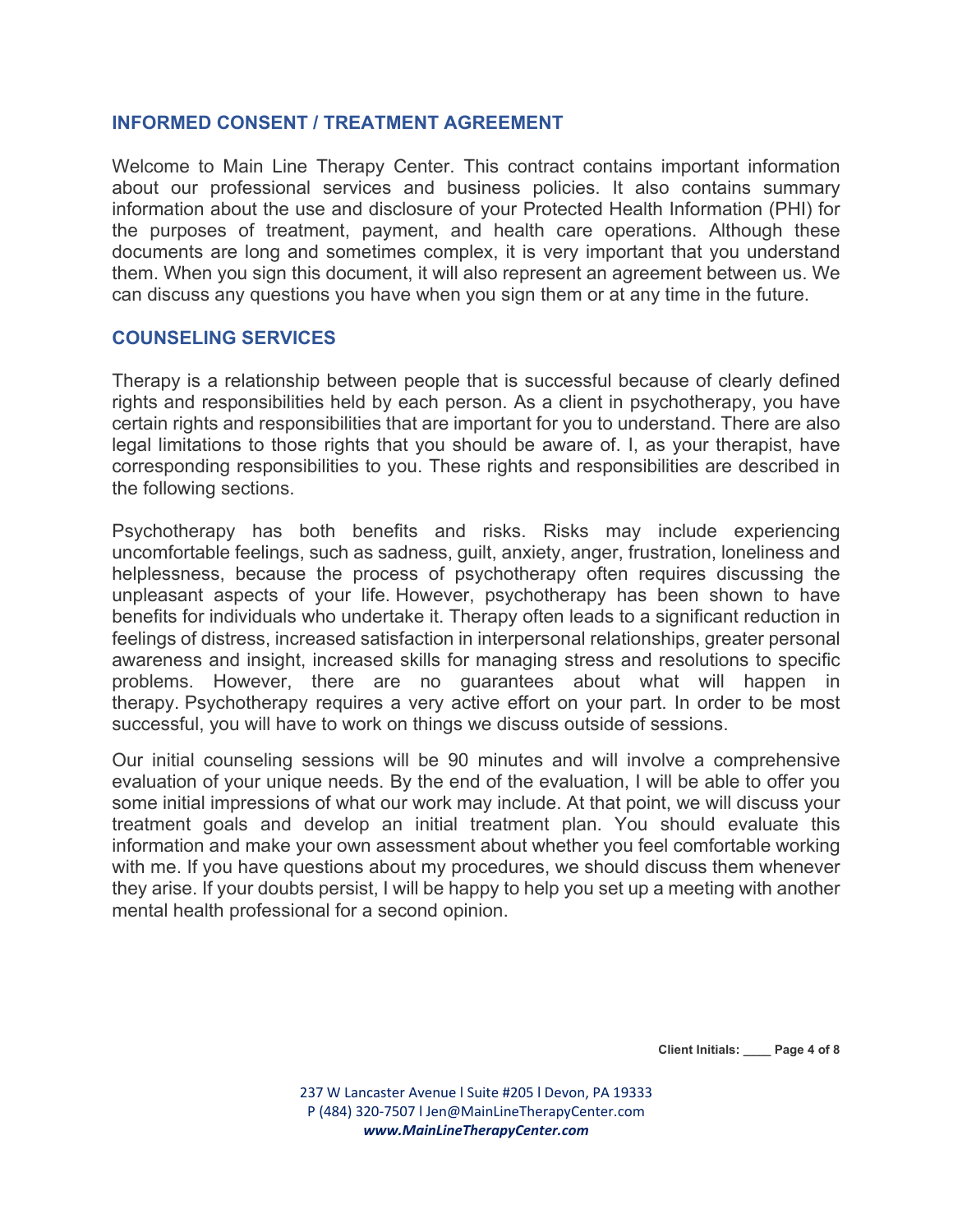#### **APPOINTMENTS**

Appointments will ordinarily be 45-60 minutes in duration, once per week at a time we agree on, although some sessions may be more or less frequent as needed. The time scheduled for your appointment is assigned to you and you alone. If you need to cancel or reschedule a session, I ask that you provide me with 24-hours' notice. If you miss a session without canceling, or cancel with less than 24-hour notice, my policy is to collect the amount of your scheduled session fee (unless we both agree that you were unable to attend due to circumstances beyond your control). If it is possible, I will try to find another time to reschedule the appointment. In addition, you are responsible for coming to your scheduled session on time; if you are late, your appointment will still need to end on time.

#### **PROFESSIONAL FEES**

The initial 90-minute intake / evaluation session is \$225. If we agree that we are a mutual good fit, each subsequent therapy session is \$140 for 45 minutes, or \$160 for 60 minutes. You are responsible for payment at the time of your session unless prior arrangements have been made. Payment may be made by check (payable to **Main Line Therapy Center**), cash, or electronically through Ivy Pay (secure payment system for Therapists). We are not able to directly process credit card payments. Any checks returned as unpaid are subject to an additional fee of \$25.00 to cover bank fees. If you refuse to pay your debt, we reserve the right to use an attorney or collection agency to secure payment.

In addition to weekly appointments, it is my practice to charge \$160 per hour on a prorated basis for other professional services that you may require, including report writing, telephone conversations that last longer than 15 minutes, attendance at meetings or consultations which you have requested, or the time required to perform any other service which you may request of me. If you anticipate becoming involved in a court case. I recommend that we discuss this fully before you waive your right to confidentiality. If your case requires my participation, you will be expected to pay for the professional time required even if another party compels me to testify.

**Client Initials: \_\_\_\_ Page 5 of 8**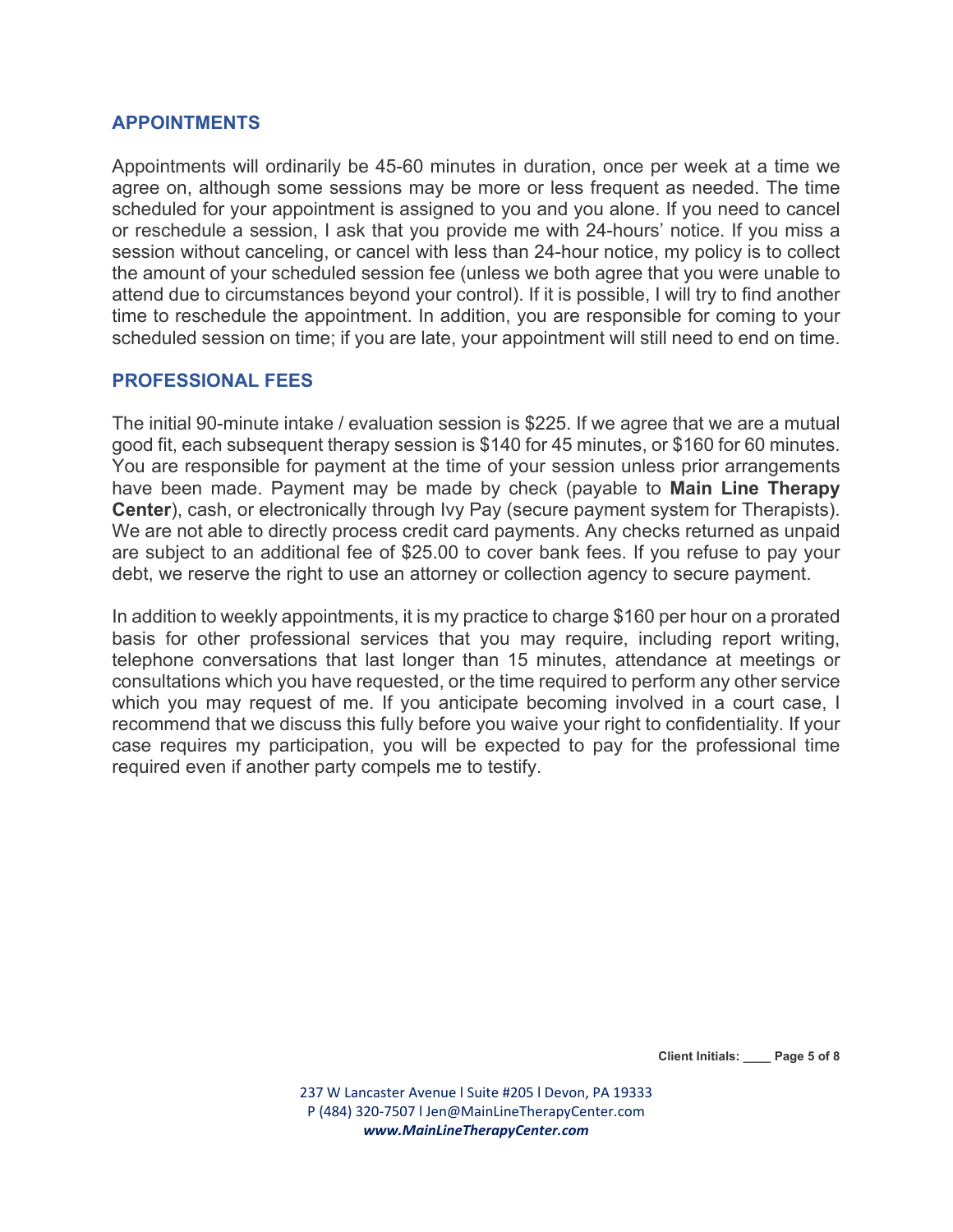#### **INSURANCE REIMBURSEMENT**

In order for us to set realistic treatment goals and priorities, it is important to evaluate what resources you have available to pay for your treatment. If you have health insurance, your policy will usually provide some coverage for mental health treatment. Upon request, Main Line Therapy Center will provide you with a medically-coded receipt for your therapy session with a diagnostic code that is required by most insurance plans for reimbursement. You may submit the receipt to your insurance company for reimbursement. It is your responsibility to know exactly what coverage your policy provides for mental health services and the process for getting reimbursed.

# **PROFESSIONAL HEALTH RECORDS**

By law, Main Line Therapy Center is required to keep appropriate records of the psychological services that we provide. Your records are maintained in a locked cabinet in a secure location. I keep brief records noting that you were here, your reasons for seeking therapy, the goals and progress we set for treatment, your diagnosis, topics we discussed, your medical, social, and treatment history, records I receive from other providers, copies of records I send to others, and your billing records. Except in unusual circumstances that involve danger to yourself, you have the right to a copy of your file.

Because these are professional records, they may be misinterpreted and / or upsetting to untrained readers. For this reason, I recommend that you initially review them with me, or have them forwarded to another mental health professional to discuss the contents. If I refuse your request for access to your records, you have a right to have my decision reviewed by another mental health professional, which I will discuss with you upon your request. You also have the right to request that a copy of your file be made available to any other health care provider at your written request.

# **PARENTS & MINORS**

While privacy in therapy is crucial to successful progress, parental involvement can also be essential. It is my policy not to provide treatment to a child under age 13 unless s/he agrees that I can share whatever information I consider necessary with a parent. For children 14 and older, I request an agreement between the client and the parents allowing me to share general information about treatment progress and attendance, as well as a treatment summary upon completion of therapy. All other communication will require the child's agreement, unless I feel there is a safety concern, in which case I will make every effort to notify the child of my intention to disclose information ahead of time and make every effort to handle any objections that are raised.

**Client Initials: \_\_\_\_ Page 6 of 8** 

237 W Lancaster Avenue l Suite #205 l Devon, PA 19333 P (484) 320‐7507 l Jen@MainLineTherapyCenter.com *www.MainLineTherapyCenter.com*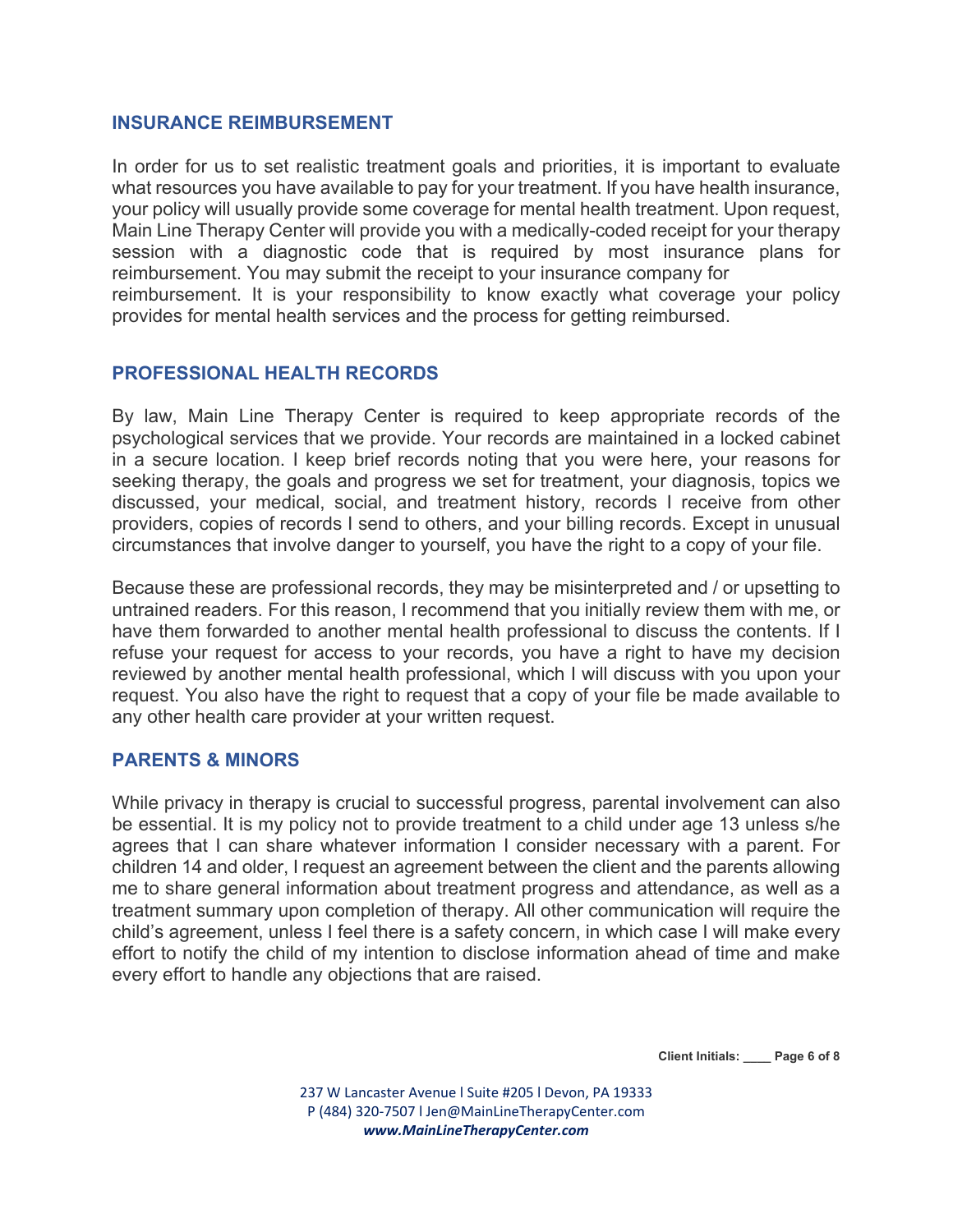### **CONTACT BETWEEN SESSIONS**

I am often not immediately available by telephone. I do not answer my phone when I am with clients or otherwise unavailable. At these times, you may leave a message on my confidential voice mail and your call will be returned as soon as possible. It may take a day or two for non-urgent matters. If you do not hear from me, or I am unable to reach you, and you feel you cannot wait for a return call or if you feel unable to keep yourself safe, please call the National Suicide Prevention Lifeline at (800) 273-8255, go to your local Hospital's Emergency Room, or call 9-1-1 and ask to speak to the mental health worker on call. I will make every attempt to inform you in advance of planned absences, and provide you with the name and phone number of the mental health professional covering my practice.

# **LIMITS OF CONFIDENTIALITY**

Psychotherapy is confidential, with the below stated exceptions.

**Duty to Warn**: Therapists are mandated by law to disclose pertinent information discussed in therapy if the client has an intent or plan to harm another person.

**Suicide/Self harm**: Depression is a common emotion expressed in therapy. If a client is feeling hopeless enough to imply or disclose a plan for suicide, steps need to be taken to ensure safety. This would include making reasonable attempts to notify the family and possible admission to psychiatric emergency services.

**Animal abuse**: I will report animal abuse, including cases of neglect and hoarding.

**Vulnerable Adults and Children**: Mental health professionals are required by law to report stated or suspected abuse of a child or vulnerable adult to the appropriate social service agencies.

**Prenatal Exposure to Controlled Substances**: in keeping with protecting vulnerable populations, Mental Health Providers are required to report admitted use of controlled substances during pregnancy that are potentially harmful to the fetus.

Other than the noted exceptions, if there are reasons to disclose your protected confidential information you understand that I will be provided a Release of Information form to make the request in writing.

**Client Initials: \_\_\_\_ Page 7 of 8**